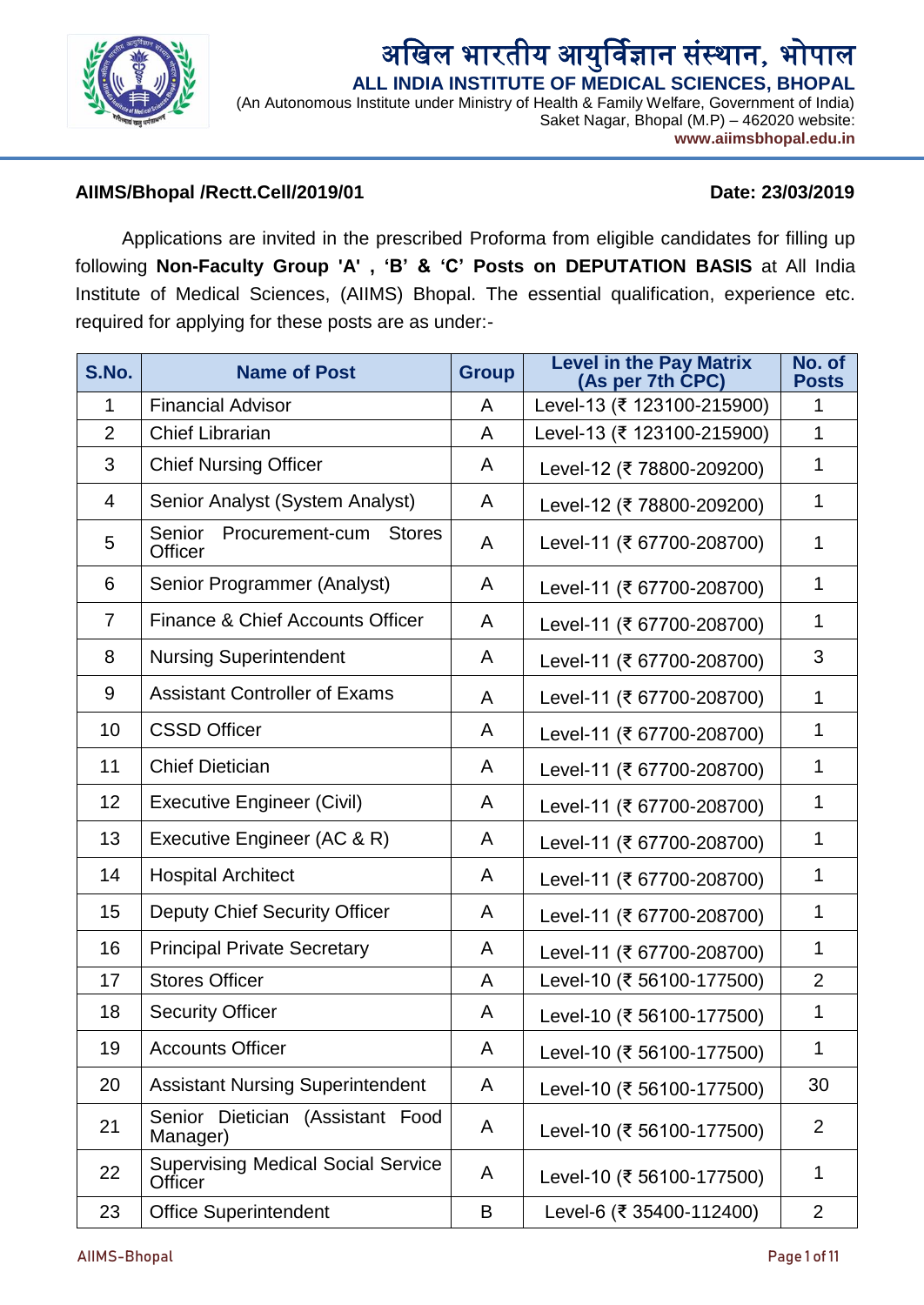| 24           | <b>Assistant Administrative Officer</b>                  | B            | Level-7 (₹ 44900-142400) | $\mathbf{1}$   |
|--------------|----------------------------------------------------------|--------------|--------------------------|----------------|
| 25           | <b>Private Secretary</b>                                 | B            | Level-7 (₹ 44900-142400) | 5              |
| 26           | <b>Personal Assistant</b>                                | B            | Level-6 (₹ 35400-112400) | 6              |
| 27           | <b>Assistant Account Officer</b>                         | B            | Level-7 (₹ 44900-142400) | $\overline{2}$ |
| 28           | <b>Assistant Stores Officer</b>                          | B            | Level-7 (₹ 44900-142400) | 4              |
| 29           | <b>CSSD Supervisor</b>                                   | B            | Level-7 (₹ 44900-142400) | $\mathbf{1}$   |
| 30           | Laundry Manager                                          | B            | Level-6 (₹ 35400-112400) | $\mathbf 1$    |
| 31           | <b>Senior Sanitation Officer</b>                         | B            | Level-7 (₹ 44900-142400) | $\mathbf{1}$   |
| 32           | <b>Sanitation Officer</b>                                | B            | Level-6 (₹ 35400-112400) | 3              |
| 33           | Librarian Grade- I (Documentalist)                       | B            | Level-7 (₹ 44900-142400) | $\mathbf 1$    |
| 34           | <b>Medical Record Officer</b>                            | B            | Level-6 (₹ 35400-112400) | $\overline{4}$ |
| 35           | <b>Assistant Engineer (Civil)</b>                        | B            | Level-7 (₹ 44900-142400) | $\overline{2}$ |
| 36           | Assistant Engineer for Vigilance<br>Cell (Civil)         | B            | Level-7 (₹ 44900-142400) | 1              |
| 37           | <b>Assistant Engineer (Electrical)</b>                   | B            | Level-7 (₹ 44900-142400) | $\mathbf 1$    |
| 38           | Assistant Engineer (AC & R)                              | B            | Level-7 (₹ 44900-142400) | $\mathbf 1$    |
| 39           | <b>Chief Pharmacist</b>                                  | B            | Level-7 (₹ 44900-142400) | $\mathbf 1$    |
| 40           | Sr. Pharmacist                                           | B            | Level-6 (₹ 35400-112400) | $\mathbf{1}$   |
| 41           | <b>Pharmacist Grade - I</b>                              | B            | Level-6 (₹ 35400-112400) | 4              |
| 42           | Manager/Supervisor / Gas Officer                         | B            | Level-7 (₹ 44900-142400) | $\mathbf{1}$   |
| 43           | <b>Technical Assistant/ Technician</b>                   | B            | Level-6 (₹ 35400-112400) | 15             |
| 44           | <b>Assistant Security officer</b>                        | B            | Level-6 (₹ 35400-112400) | $\mathbf 1$    |
| 45           | Manifold Technician (Gas Steward)                        | C            | Level-5 (₹ 29200-92300)  | $\overline{2}$ |
| 46           | (Air<br>Conditioning<br>Foreman<br>&<br>Refrigeration)   | $\mathsf C$  | Level-5 (₹ 29200-92300)  | 3              |
| 47           | Junior<br>Medical<br>Record<br>Officer<br>(Receptionist) | $\mathsf C$  | Level-5 (₹ 29200-92300)  | 5              |
| 48           | <b>Senior Plumber</b>                                    | $\mathsf C$  | Level-4 (₹ 25500-81100)  | 4              |
| 49           | Senior Mechanic (Air Conditioning<br>& Refrigeration)    | $\mathsf{C}$ | Level-4 (₹ 25500-81100)  | 6              |
| 50           | Senior Operator(E&M)                                     | $\mathsf C$  | Level-4 (₹ 25500-81100)  | $\overline{7}$ |
| 51           | <b>Upper Division Clerk (UDC)</b>                        | C            | Level-4 (₹ 25500-81100)  | $\overline{2}$ |
| <b>Total</b> |                                                          |              | 142                      |                |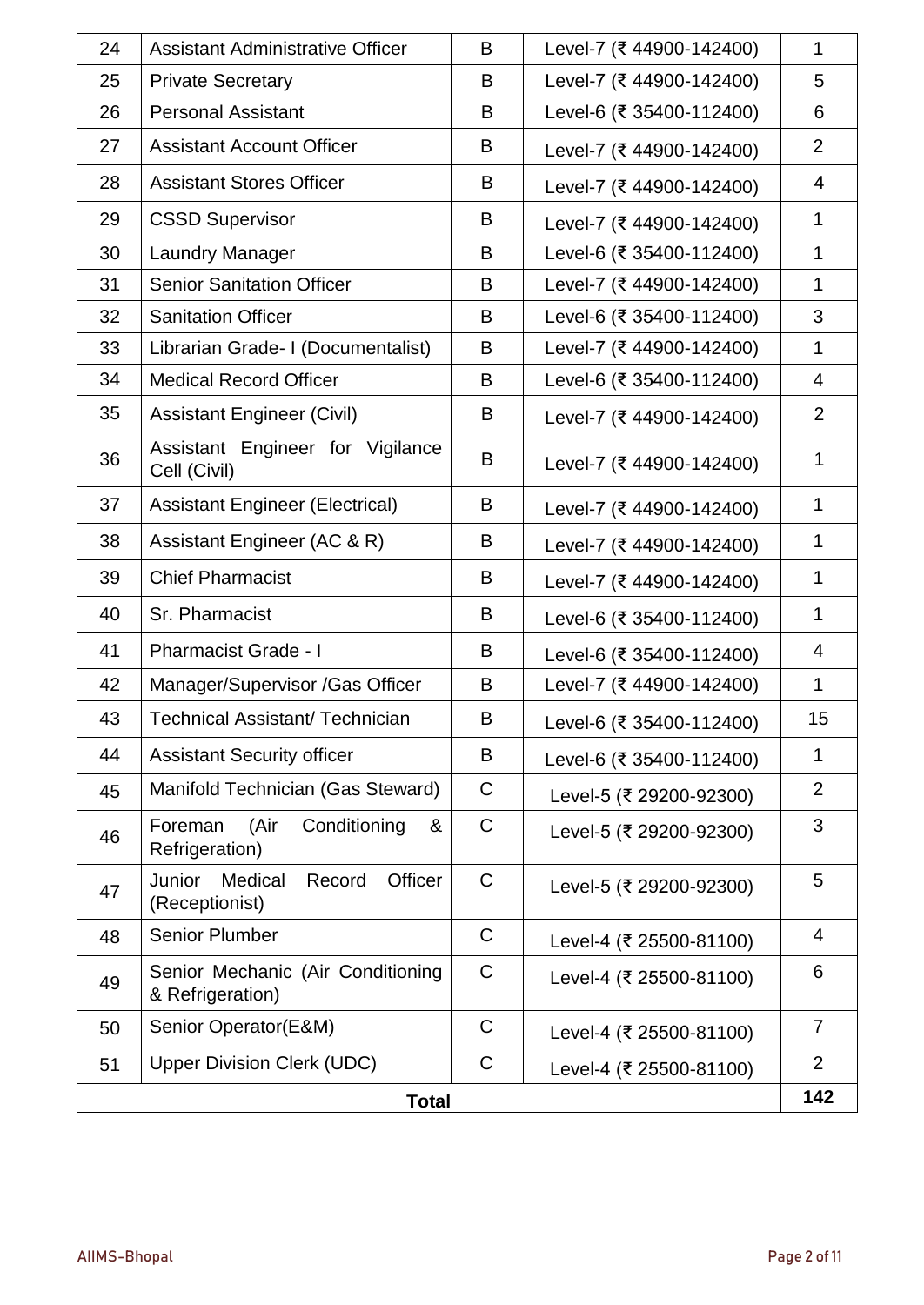# **ESSENTIAL ELIGIBILITY DETAILS**

|             | <b>Name of the Post</b>                                                                                                                                                                                                                                                                                                                                                                                                                                                                                                                                                                                                                                                                                         | Level in the Pay Matrix (As per 7th CPC)                                                                                                                                                                                                                                                                      |  |
|-------------|-----------------------------------------------------------------------------------------------------------------------------------------------------------------------------------------------------------------------------------------------------------------------------------------------------------------------------------------------------------------------------------------------------------------------------------------------------------------------------------------------------------------------------------------------------------------------------------------------------------------------------------------------------------------------------------------------------------------|---------------------------------------------------------------------------------------------------------------------------------------------------------------------------------------------------------------------------------------------------------------------------------------------------------------|--|
| <b>S.No</b> | <b>Essential Eligibility criteria</b>                                                                                                                                                                                                                                                                                                                                                                                                                                                                                                                                                                                                                                                                           |                                                                                                                                                                                                                                                                                                               |  |
| 1.          | <b>Financial Advisor</b>                                                                                                                                                                                                                                                                                                                                                                                                                                                                                                                                                                                                                                                                                        | Level-13 (₹ 123100-215900)                                                                                                                                                                                                                                                                                    |  |
|             | <b>Essential:-</b><br><b>Officers</b><br>the<br>under<br>Autonomous Bodies or Research and Development Organizations<br>(i) holding analogous posts on regular basis, $OR$<br>of Rs.7600 OR<br>experience in the field of finance and accounts.                                                                                                                                                                                                                                                                                                                                                                                                                                                                 | Central/State/U.T. Governments/Universities/Statutory/<br>(ii) With 5 Years regular service from Organized Account Services in the grade pay<br>(iii). Officers with Five Years regular service at the level of Deputy Secretary of<br>Central Government in the grade pay of Rs.7600 and having Three Years' |  |
| 2.          | <b>Chief Librarian</b>                                                                                                                                                                                                                                                                                                                                                                                                                                                                                                                                                                                                                                                                                          | Level-13 (₹ 123100-215900)                                                                                                                                                                                                                                                                                    |  |
|             | <b>Essential:-</b> Officers under the Central/State/U.T. Governments / Universities /<br>Statutory/ Autonomous Bodies or Research and Development Organizations<br>i) holding analogous posts on regular basis, OR<br>with at least 5 years of regular service in the grade pay of Rs. 7600 OR<br>with at least 5 years of regular service in the grade pay of Rs. 6600<br>And<br>ii) having educational qualification:<br>(a) Master's Degree in Science (preferably on Biological Sciences); of a recognized<br>University or equivalent.<br>(b) Degree or equivalent Diploma in Library Science of a recognized Institution or<br><b>University</b><br>Desirable:<br>(a) Master's Degree in Library Science. |                                                                                                                                                                                                                                                                                                               |  |
| 3.          | (b) Training in Medical Librarianship.<br><b>Chief Nursing Officer</b>                                                                                                                                                                                                                                                                                                                                                                                                                                                                                                                                                                                                                                          | Level-12 (₹ 78800-209200)                                                                                                                                                                                                                                                                                     |  |
|             | Essential: Officers of the State/Central Government or Statutory/ Autonomous<br>Bodies:<br>i) holding analogous posts OR<br>ii) With 5 years of regular service in the post in the relevant field in the PB-3 with<br>Grade Pay of Rs.6600 OR<br>iii) With 10 years of regular service in the post in the relevant field in the PB-3 with<br>Grade Pay of Rs. 5400.                                                                                                                                                                                                                                                                                                                                             |                                                                                                                                                                                                                                                                                                               |  |
| 4.          | <b>Senior Analyst (System Analyst)</b>                                                                                                                                                                                                                                                                                                                                                                                                                                                                                                                                                                                                                                                                          | Level-12 (₹ 78800-209200)                                                                                                                                                                                                                                                                                     |  |
|             | <b>Essential:</b> Officers from Ministries/ Departments of Government of India/ State<br>Government/ Union Territories/ Statutory/ Autonomous Bodies, holding analogous<br>posts on regular basis or posts with GP of 6600 and above with 5 years of regular<br>service in this grade.                                                                                                                                                                                                                                                                                                                                                                                                                          |                                                                                                                                                                                                                                                                                                               |  |
| 5.          | <b>Senior Procurement-cum Stores</b><br><b>Officer</b>                                                                                                                                                                                                                                                                                                                                                                                                                                                                                                                                                                                                                                                          | Level-11 (₹ 67700-208700)                                                                                                                                                                                                                                                                                     |  |
|             | <b>Essential: Officers under the Central/State Govt./ U.T. Administrations or of Central</b><br>Statutory/ Autonomous Bodies holding analogous post or with at least 5 years of<br>regular service in the post with grade pay of Rs.5400 and have 5 years' experience<br>as a Stores Officer on regular basis.                                                                                                                                                                                                                                                                                                                                                                                                  |                                                                                                                                                                                                                                                                                                               |  |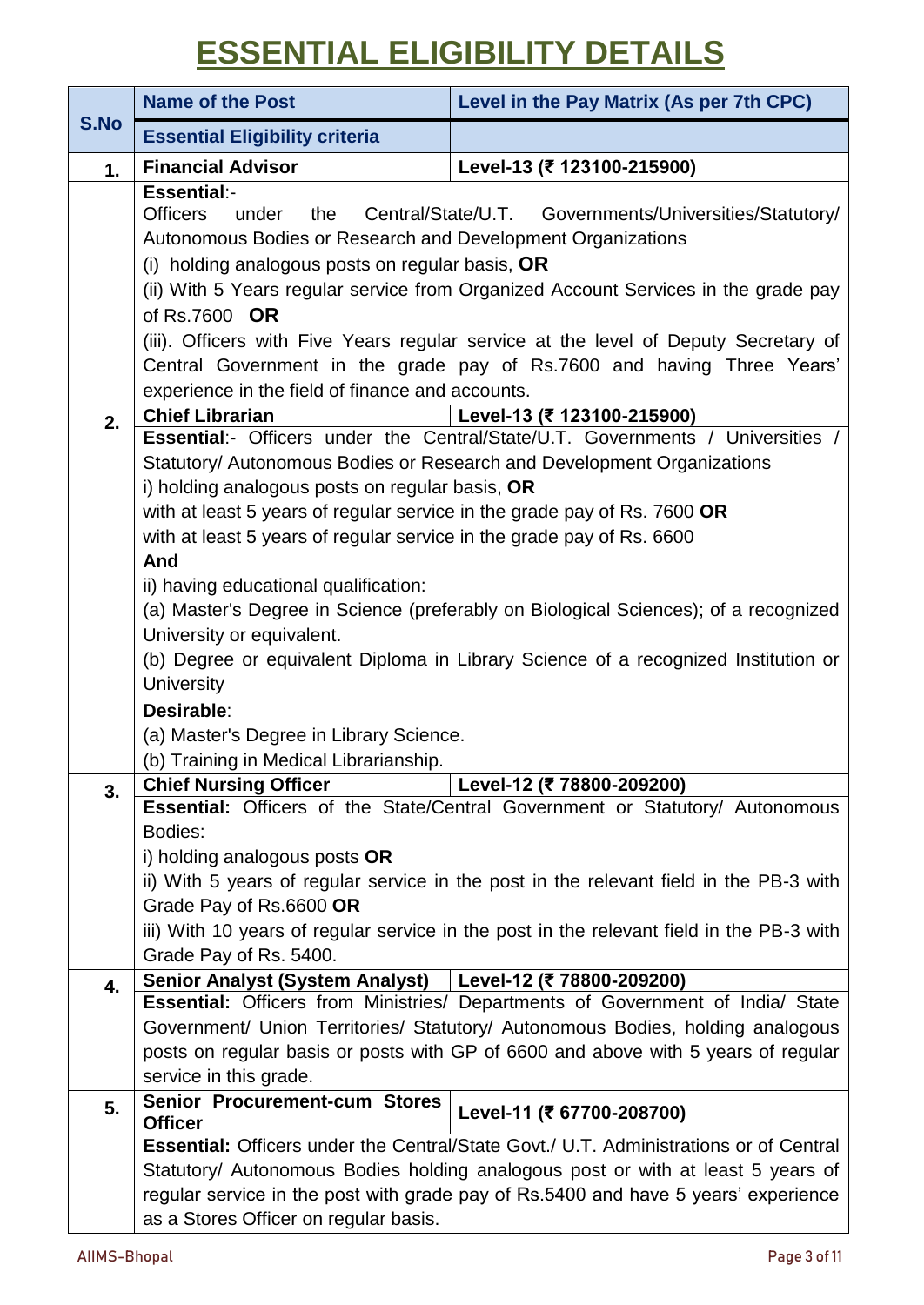| 6.  | Senior Programmer (Analyst)   Level-11 (₹ 67700-208700)                             |                                                                                         |  |  |  |
|-----|-------------------------------------------------------------------------------------|-----------------------------------------------------------------------------------------|--|--|--|
|     |                                                                                     | Essential: Officers from Ministries/ Departments of Government of India/State           |  |  |  |
|     |                                                                                     | Government / Union Territories / Statutory/ Autonomous Bodies holding analogous         |  |  |  |
|     | posts on regular basis or with 5 years of regular service in the PB-3 + GP of 5400. |                                                                                         |  |  |  |
|     |                                                                                     |                                                                                         |  |  |  |
|     | Having educational qualification mentioned below:                                   |                                                                                         |  |  |  |
|     |                                                                                     |                                                                                         |  |  |  |
|     |                                                                                     | BE/B.Tech/MCA/BSc with Diploma in Computer Application +10 years' experience in         |  |  |  |
|     |                                                                                     | IT systems/ Networking/ Hardware configuration/ Software Programming in                 |  |  |  |
|     |                                                                                     | Ministries/ Departments of Government of India/State Government/Union Territories/      |  |  |  |
|     | Statutory/ Autonomous Bodies.                                                       |                                                                                         |  |  |  |
| 7.  | Finance & Chief Accounts Officer   Level-11 (₹ 67700-208700)                        |                                                                                         |  |  |  |
|     | under the<br><b>Essential: Officers</b>                                             | Central/State/U.T. Governments/Universities/                                            |  |  |  |
|     |                                                                                     | Statutory/ Autonomous Bodies or Research and Development Organizations OR               |  |  |  |
|     | i) holding analogous posts on regular basis,                                        |                                                                                         |  |  |  |
|     |                                                                                     | ii) With 5 years regular service in the relevant field in the grade pay of Rs. 5400.    |  |  |  |
| 8.  | <b>Nursing Superintendent</b>                                                       | Level-11 (₹ 67700-208700)                                                               |  |  |  |
|     |                                                                                     | Essential: Officers of the State/ Central Government or Statutory/ Autonomous           |  |  |  |
|     | Bodies holding analogous posts OR                                                   |                                                                                         |  |  |  |
|     |                                                                                     | Deputy/ Assistant Nursing Superintendent with 5 years regular service in the Grade      |  |  |  |
|     | Pay of Rs. 5400.                                                                    |                                                                                         |  |  |  |
| 9.  | <b>Assistant</b><br><b>Controller</b><br>of                                         |                                                                                         |  |  |  |
|     | <b>Examinations</b>                                                                 | Level-11 (₹ 67700-208700)                                                               |  |  |  |
|     |                                                                                     | Essential: Officers under the Central/State/U.T. Governments/Universities/Statutory     |  |  |  |
|     |                                                                                     | Autonomous Bodies or Research and Development Organizations<br>holding                  |  |  |  |
|     | analogous posts on regular basis, OR                                                |                                                                                         |  |  |  |
|     |                                                                                     | At least 5 years of regular service in the post in the PB-3, with Grade Pay of Rs.      |  |  |  |
|     | 5400 or higher.                                                                     |                                                                                         |  |  |  |
|     | <b>CSSD Officer</b>                                                                 | Level-11 (₹ 67700-208700)                                                               |  |  |  |
| 10. |                                                                                     | <b>Essential:</b> Officers of Central/State Govt./ Autonomous/ Statutory Organization   |  |  |  |
|     | holding analogous post on regular basis OR                                          |                                                                                         |  |  |  |
|     |                                                                                     | CSSD Supervisor with five/seven years of regular service in the grade pay of            |  |  |  |
|     | Rs.5400 or 4600 respectively.                                                       |                                                                                         |  |  |  |
|     | <b>Chief Dietician</b>                                                              | Level-11 (₹ 67700-208700)                                                               |  |  |  |
| 11. | <b>Essential:</b>                                                                   |                                                                                         |  |  |  |
|     |                                                                                     |                                                                                         |  |  |  |
|     | <b>Officers</b><br>the<br>under                                                     | Central/State/U.T. Governments/Universities/Statutory,                                  |  |  |  |
|     |                                                                                     | Autonomous Bodies or Health Care Organizations holding analogous posts on               |  |  |  |
|     | regular basis, OR                                                                   |                                                                                         |  |  |  |
|     |                                                                                     | with 5 years of regular service in the post of Senior Dietician (Assistant Food         |  |  |  |
|     | Manager) in the Grade Pay of Rs. 5400, OR                                           |                                                                                         |  |  |  |
|     |                                                                                     | With 7 years of regular service in the post of Dietician in the Grade Pay of Rs. 4600.  |  |  |  |
|     | 12. Executive Engineer (Civil)                                                      | Level-11 (₹ 67700-208700)                                                               |  |  |  |
|     | <b>Essential:</b><br><b>Officers</b><br>under the                                   | Central/State/U.T. Governments/Universities/                                            |  |  |  |
|     |                                                                                     | Statutory/ Autonomous Bodies or Research and Development Organizations                  |  |  |  |
|     | i) holding analogous posts on regular basis, OR                                     |                                                                                         |  |  |  |
|     |                                                                                     | ii) Assistant Engineer (Civil) with 5 years regular service in the grade pay of Rs.5400 |  |  |  |
|     | <b>OR</b>                                                                           |                                                                                         |  |  |  |
|     |                                                                                     | iii) Junior Engineer (Civil) with 7 years of regular service in the grade pay of Rs.    |  |  |  |
|     | 4600                                                                                |                                                                                         |  |  |  |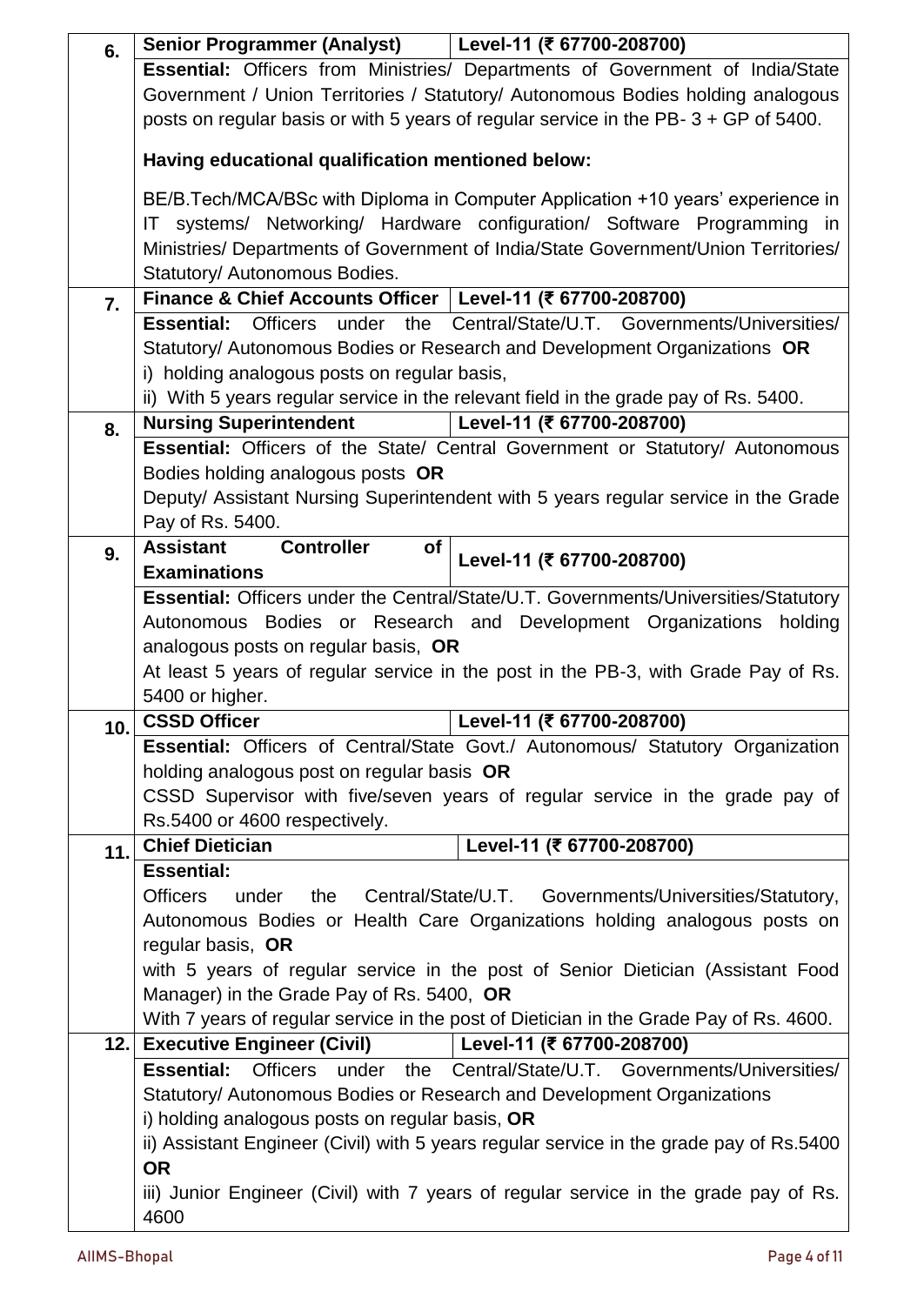| 13. | Executive Engineer (AC & R)   Level-11 (₹ 67700-208700)                                                           |
|-----|-------------------------------------------------------------------------------------------------------------------|
|     | Essential: Officers from Ministries/ Departments of Government of India, CPWD,                                    |
|     | MES, BRO, DoT, State Government/Union Territories, Engineering Services, and                                      |
|     | other Engineering Departments of the Central/State /PSU/ Statutory/ Autonomous                                    |
|     | Bodies working holding analogous post OR                                                                          |
|     | in PB-3 GP 5400 with 5 years of regular service in the grade, $OR$                                                |
|     | in PB-2 GP 4600 with 7 years of regular service in the grade.                                                     |
| 14. | Level-11 (₹ 67700-208700)<br><b>Hospital Architect</b>                                                            |
|     | <b>Essential:</b> Architects or officers in equivalent grade in CPWD Possessing a Degree                          |
|     | in Architecture and having not less than 5 years' experience in the line. In the event                            |
|     | of suitable officers not being available from CPWD, similar officers from other                                   |
|     | Central Government departments or Central Autonomous/ Statutory Bodies or                                         |
|     | Public Sector Undertakings may be considered.                                                                     |
|     | Level-11 (₹ 67700-208700)                                                                                         |
| 15. | <b>Deputy Chief Security Officer</b>                                                                              |
|     | Essential: 1. Officers of the Police Departments of the Central/State/UT or Officers                              |
|     | of the Armed Forces including Para Military Forces, holding analogous posts OR                                    |
|     | with 5 years regular service in a post in PB-3 (15600-39100), GP 5400/- OR above,                                 |
|     | preferably having experience connected with security, handling agitations strikes of                              |
|     | employees.                                                                                                        |
| 16. | Level-11 (₹ 67700-208700)<br><b>Principal Private Secretary</b>                                                   |
|     | Officers of Central/State Government or Central/State Statutory/<br><b>Essential:</b>                             |
|     | Autonomous Bodies holding analogous posts OR with at least 7 years of regular                                     |
|     | service in the post with Grade Pay of Rs. 4600 or higher.                                                         |
| 17. | <b>Stores Officer</b><br>Level-10 (₹ 56100-177500)                                                                |
|     | Central/State/U.T. Governments/Universities/<br><b>Essential:</b><br><b>Officers</b><br>under the                 |
|     | or Autonomous Bodies or<br>Statutory, Autonomous Bodies<br>Research<br>and                                        |
|     | <b>Development Organizations</b>                                                                                  |
|     | i) holding analogous posts on regular basis, OR                                                                   |
|     | ii) with 2 years regular service in the grade pay of Rs. 4800 OR                                                  |
|     | iii) with 3 years regular service in the grade pay of Rs. 4600                                                    |
|     |                                                                                                                   |
|     | and having educational qualifications and experience as under:                                                    |
|     | Degree from a recognized University/Institution;                                                                  |
|     | Post-graduate degree/Diploma in Material Management from a recognized                                             |
|     | University/ Institution; OR Bachelor's Degree in Material management from a                                       |
|     | recognized University/ Institution and 3years' experience in store handling                                       |
|     | (preferably medical stores).                                                                                      |
|     | Level-10 (₹ 56100-177500)<br><b>Security Officer</b>                                                              |
| 18. | <b>Essential:</b> Officers of the Police Departments of the Central/State/UT OR Officers                          |
|     | of the Armed Forces including Para Military Forces, holding analogous posts OR                                    |
|     |                                                                                                                   |
|     | with 2/3 years regular service in a post in PB-2 GP 4800/4600 OR above, preferably                                |
|     | having experience connected with security, handling agitations strikes of employees.<br>Level-10 (₹ 56100-177500) |
| 19. | <b>Accounts Officer</b>                                                                                           |
|     | <b>Essential:</b> Officers under the Central/State/ U.T. Governments/ Universities/                               |
|     | Statutory/ Autonomous Bodies or Research and Development Organizations                                            |
|     | i) holding analogous posts on regular basis, OR                                                                   |
|     | ii) With 2/3 years regular service in the relevant field in the grade pay of Rs. 4800<br>OR 4600 respectively.    |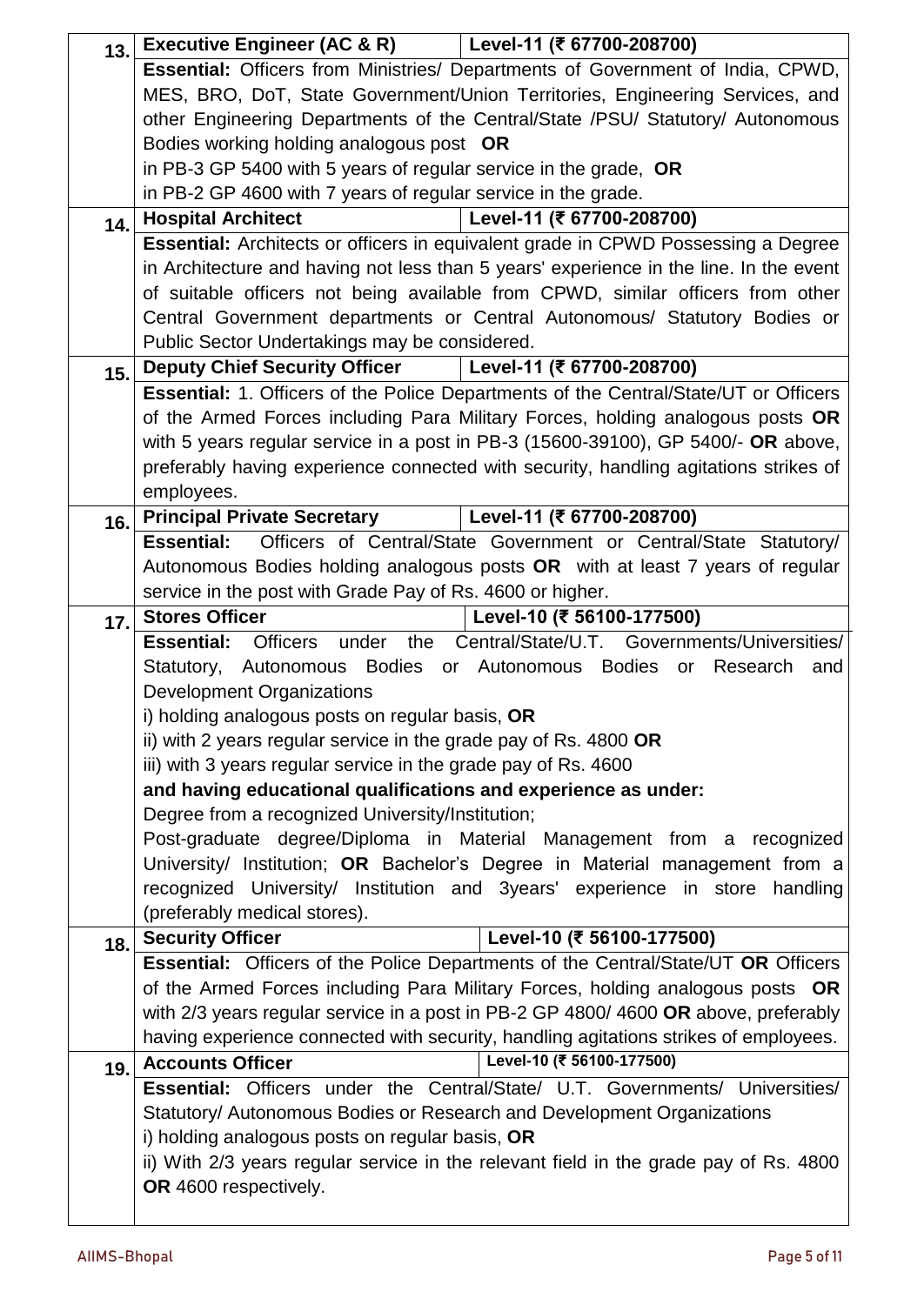| 20. | <b>Assistant Nursing Superintendent</b><br>Level-10 (₹ 56100-177500)                                                                                    |  |  |  |
|-----|---------------------------------------------------------------------------------------------------------------------------------------------------------|--|--|--|
|     | <b>Essential:</b> Officers of the State/ Central Government or Statutory/ Autonomous                                                                    |  |  |  |
|     | Bodies holding analogous posts, OR                                                                                                                      |  |  |  |
|     | Staff Nurse Grade I (Nursing Sisters) with 3 years regular service in the Grade Pay<br>of Rs. 4800.                                                     |  |  |  |
|     |                                                                                                                                                         |  |  |  |
|     | and                                                                                                                                                     |  |  |  |
|     | Possessing the following educational qualification and experience:                                                                                      |  |  |  |
|     | (i) B.Sc. Nursing (4 year course) from a recognized institute/university, OR                                                                            |  |  |  |
|     | B.Sc. (Post-certificate) or equivalent such as B.Sc. Nursing (Post-basic) (2 year                                                                       |  |  |  |
|     | course) from a recognized institute/university.                                                                                                         |  |  |  |
|     | (ii) Should be registered with the Indian Nursing Council/ State Nursing Council                                                                        |  |  |  |
|     |                                                                                                                                                         |  |  |  |
|     | <b>Experience</b>                                                                                                                                       |  |  |  |
|     | Six year experience in 200 bedded healthcare organization after obtaining Degree or                                                                     |  |  |  |
|     | equivalent from a recognized University/Institution.<br>Desirable:                                                                                      |  |  |  |
|     |                                                                                                                                                         |  |  |  |
|     | (i) M.Sc (Nursing) from a recognized institute / university.                                                                                            |  |  |  |
|     | (ii) Ability to use computers - Hands on experience in office applications, spread<br>sheets and presentations.                                         |  |  |  |
|     | Senior Dietician (Assistant<br>Food                                                                                                                     |  |  |  |
| 21. | Level-10 (₹ 56100-177500)<br>Manager)                                                                                                                   |  |  |  |
|     | Central/State/U.T. Governments/Universities/<br><b>Essential:</b><br><b>Officers</b><br>the<br>under                                                    |  |  |  |
|     | Statutory, Autonomous Bodies or Health Care Organizations holding analogous                                                                             |  |  |  |
|     | posts on regular basis, OR                                                                                                                              |  |  |  |
|     | With 3 years of regular service in the post of Dietician in the Grade Pay of Rs. 4600.                                                                  |  |  |  |
| 22. | <b>Supervising Medical Social Service</b><br>Level-10 (₹ 56100-177500)                                                                                  |  |  |  |
|     | <b>Officer</b>                                                                                                                                          |  |  |  |
|     | Essential: Officers of the 200 bedded Hospital of Central State/ U.T. Governments                                                                       |  |  |  |
|     | or Central Autonomous/ Statutory/ Local Self Government Bodies or Public Sector                                                                         |  |  |  |
|     | undertakings:                                                                                                                                           |  |  |  |
|     | (a) (i) Holding analogous posts on regular basis, OR                                                                                                    |  |  |  |
|     | (ii) Holding a post in the grade pay of Rs.4600 with 3 years of regular service in                                                                      |  |  |  |
|     | the grade OR                                                                                                                                            |  |  |  |
|     | (iii) Holding a post in the grade pay of Rs.4200 with 8 years of regular service in                                                                     |  |  |  |
|     | the grade, And                                                                                                                                          |  |  |  |
|     | (b) 5 year experience in the relevant field.                                                                                                            |  |  |  |
| 23. | Level-6 (₹ 35400-112400)<br><b>Office Superintendent</b>                                                                                                |  |  |  |
|     | <b>Essential:</b> Officers under the Central/ State/ U.T./ Governments/ Universities/                                                                   |  |  |  |
|     | Statutory, Autonomous Bodies or Research and Development Organizations                                                                                  |  |  |  |
|     | I. holding analogous posts on regular basis, OR                                                                                                         |  |  |  |
|     | II. with 10 years regular service in the relevant grade pay of Rs. 2400 in the relevant                                                                 |  |  |  |
|     | field.                                                                                                                                                  |  |  |  |
| 24. | Level-7 (₹ 44900-142400)<br><b>Assistant Administrative Officer</b>                                                                                     |  |  |  |
|     | Essential: Officers under the Central/State/U.T. Governments/ Universities/                                                                             |  |  |  |
|     | Statutory/ Autonomous Bodies or Research and Development Organizations                                                                                  |  |  |  |
|     | holding analogous posts on regular basis OR<br>Ι.                                                                                                       |  |  |  |
|     | with 05 years regular service in the grade pay of Rs. 4200 in the relevant<br>II.<br>field and possessing educational qualification as mentioned below: |  |  |  |
|     |                                                                                                                                                         |  |  |  |
|     | <b>Essential:</b>                                                                                                                                       |  |  |  |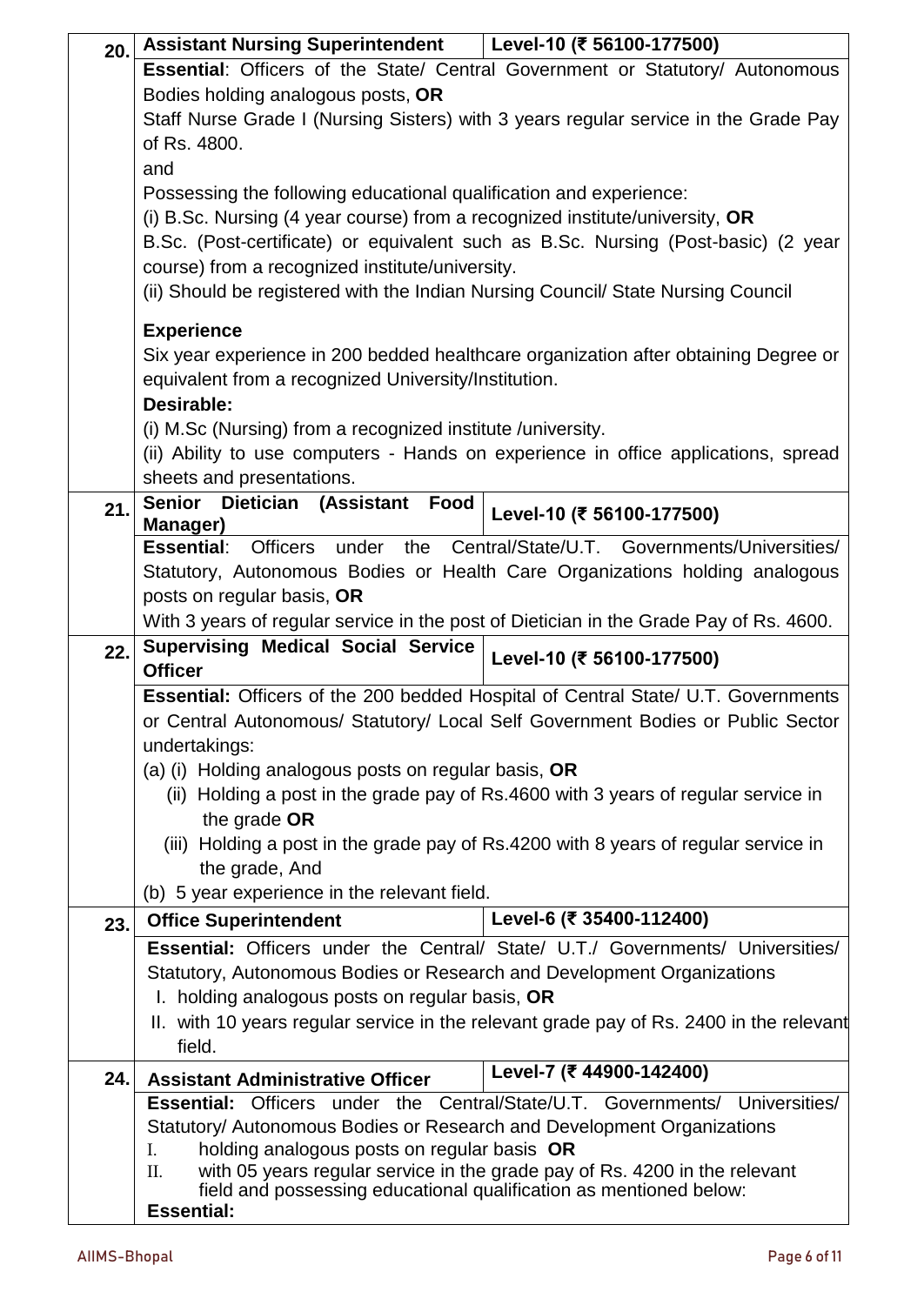|      | Degree from recognized University or its equivalent           |                                                                                      |  |
|------|---------------------------------------------------------------|--------------------------------------------------------------------------------------|--|
|      | Desirable:                                                    |                                                                                      |  |
|      | MBA/PG diploma in management from recognized institute.<br>1. |                                                                                      |  |
|      | Knowledge of Government Rules and Regulations.<br>2.          |                                                                                      |  |
|      | Proficiency in Computers.<br>3.                               |                                                                                      |  |
| 25.  | <b>Private Secretary</b>                                      | Level-7 (₹ 44900-142400)                                                             |  |
|      |                                                               | Essential: Officer of the State/ Central Government or Central Statutory/            |  |
|      |                                                               | Autonomous Bodies holding analogous posts or with at least 5 years of regular        |  |
|      | services in the post with Grade Pay of Rs. 4200 or higher.    |                                                                                      |  |
| 26.  | <b>Personal Assistant</b>                                     | Level-6 (₹ 35400-112400)                                                             |  |
|      | <b>Essential: Officers</b>                                    | under the Central/State/U.T. Governments/ Universities/                              |  |
|      |                                                               | Statutory/ Autonomous Bodies or Research and Development Organizations               |  |
|      | Holding analogous posts on regular basis OR                   |                                                                                      |  |
|      |                                                               | With 10 years regular services in the grade pay of Rs. 2400 in the relevant field.   |  |
| 27.  | <b>Assistant Account Officer</b>                              | Level-7 (₹ 44900-142400)                                                             |  |
|      |                                                               | <b>Essential:</b> Officers under the Central/ State/ U.T. Governments/ Universities/ |  |
|      |                                                               | Statutory/ Autonomous Bodies or Research and Development Organizations               |  |
|      | Holding analogous posts on regular basis OR<br>i.             |                                                                                      |  |
|      | ii.                                                           | Junior Account Officer with five years of regular services in the grade pay Rs.      |  |
|      | 4200.                                                         |                                                                                      |  |
| 28.  | <b>Assistant Stores Officer</b>                               | Level-7 (₹ 44900-142400)                                                             |  |
|      | <b>Essential: Officers under</b>                              | the Central/ State/ U.T. Governments/ Universities/                                  |  |
|      |                                                               | Statutory, Autonomous Bodies or Research and Development Organizations               |  |
|      | Holding analogous posts on regular basis, OR                  |                                                                                      |  |
|      | With 5 years regular service in the grade pay of Rs. 4200.    |                                                                                      |  |
| 29.  | <b>CSSD Supervisor</b>                                        | Level-7 (₹ 44900-142400)                                                             |  |
|      | <b>Essential:</b><br><b>Officers</b><br>the<br>under          | Central/State<br>Govt./Autonomous/Statutory                                          |  |
|      | Organizations                                                 |                                                                                      |  |
|      | Holding analogous posts on regular basis OR                   |                                                                                      |  |
|      |                                                               | CSSD Supervisor with 5 years regular services in the grade pay of Rs. 4200.          |  |
|      |                                                               |                                                                                      |  |
| 30.1 | <b>Laundry Manager</b>                                        | Level-6 (₹ 35400-112400)                                                             |  |
|      |                                                               | Essential: Officers working in a 200 bedded Hospital of Central/ State/ U.T.         |  |
|      |                                                               | Governments or Central Autonomous/ Statutory/ Local Self Government Bodies or        |  |
|      | Public Sector undertakings:                                   |                                                                                      |  |
|      | Holding analogous posts on regular basis OR<br>i.             |                                                                                      |  |
|      |                                                               | ii. Holding a post in the grade pay of Rs. 2400 with 10 years of regular services    |  |
|      | in the grade.                                                 |                                                                                      |  |
| 31.  | <b>Senior Sanitation Officer</b>                              | Level-7 (₹ 44900-142400)                                                             |  |
|      |                                                               | Essential: Officers working in a 200 bedded Hospital Of Central/ State/ U.T.         |  |
|      |                                                               | Government or Central Autonomous/ statutory/local Self Government Bodies or          |  |
|      | Public Sector undertaking:                                    |                                                                                      |  |
|      | Holding analogous posts on regular basis OR                   |                                                                                      |  |
|      |                                                               | Holding a post in the grade pay of Rs. 4200 with 5 years of regular service in the   |  |
|      | grade.                                                        |                                                                                      |  |
|      | <b>Sanitation Officer</b>                                     | Level-6 (₹ 35400-112400)                                                             |  |
| 32.  |                                                               | Essential: Officers working in a 200 bedded Hospital Of Central/ State/ U.T.         |  |
|      |                                                               | Government or Central Autonomous/ statutory/local Self Government Bodies or          |  |
|      |                                                               |                                                                                      |  |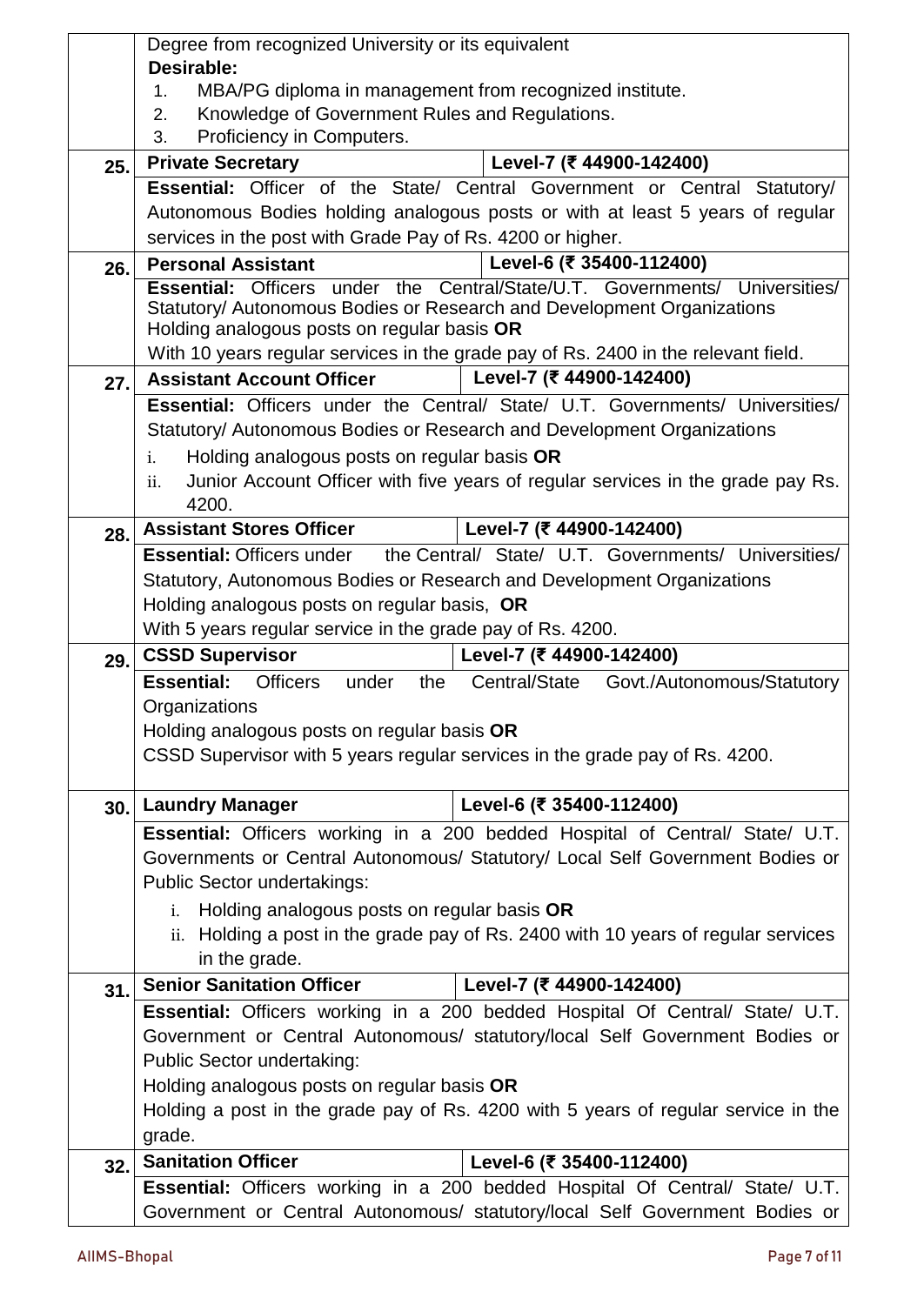|     | Public Sector undertaking:                                                         |                                                                                                                                                         |  |  |
|-----|------------------------------------------------------------------------------------|---------------------------------------------------------------------------------------------------------------------------------------------------------|--|--|
|     | Holding analogous posts on regular basis<br>i.                                     |                                                                                                                                                         |  |  |
|     | <b>OR</b>                                                                          |                                                                                                                                                         |  |  |
|     | ii. Holding a post in the grade pay of Rs. 2800 with 6 years of regular service in |                                                                                                                                                         |  |  |
|     | the grade.                                                                         |                                                                                                                                                         |  |  |
| 33. | <b>Librarian Grade-I</b>                                                           |                                                                                                                                                         |  |  |
|     | (Documentalist)                                                                    | Level-7 (₹ 44900-142400)                                                                                                                                |  |  |
|     |                                                                                    | <b>Essential:</b> Officers under the Central/State/U.T. Governments/ Universities/                                                                      |  |  |
|     |                                                                                    | Statutory/ Autonomous Bodies or Research and Development Organizations                                                                                  |  |  |
|     |                                                                                    |                                                                                                                                                         |  |  |
|     | i. Holding analogous posts on regular basis                                        |                                                                                                                                                         |  |  |
|     | <b>OR</b>                                                                          |                                                                                                                                                         |  |  |
|     |                                                                                    | ii. With 3 years regular services in the grade pay of Rs. 4200 in the relevant field                                                                    |  |  |
|     | and possessing educational qualification as mentioned below:                       |                                                                                                                                                         |  |  |
|     |                                                                                    | 1. Bachelor Degree in Library Science or Library and information Services from a                                                                        |  |  |
|     | recognized University/ Institution                                                 |                                                                                                                                                         |  |  |
|     | <b>OR</b>                                                                          |                                                                                                                                                         |  |  |
|     |                                                                                    | B.Sc. Degree Or Equivalent From a recognized University and Bachelor Degree                                                                             |  |  |
|     |                                                                                    | or Post Graduate Diploma or equivalent in Library Science From a recognized                                                                             |  |  |
|     | University or Institute.                                                           |                                                                                                                                                         |  |  |
|     | <b>AND</b>                                                                         |                                                                                                                                                         |  |  |
|     | 2. 5 Years' experience in a library of repute.                                     |                                                                                                                                                         |  |  |
|     |                                                                                    | 3. Ability to use computers- hands on experience in office applications, spread                                                                         |  |  |
|     | sheets and presentations.                                                          |                                                                                                                                                         |  |  |
|     | Desirable:                                                                         |                                                                                                                                                         |  |  |
|     | Diploma in Computer Application from a recognized University or Institute.         |                                                                                                                                                         |  |  |
| 34. | <b>Medical Record Officer</b>                                                      | Level-6 (₹ 35400-112400)                                                                                                                                |  |  |
|     |                                                                                    | Essential: Officers under the Central/State/U.T.Governments/Universities/Statutory/                                                                     |  |  |
|     |                                                                                    | Autonomous Bodies/ Health Care Organizations holding analogous posts on regular                                                                         |  |  |
|     | basis OR                                                                           |                                                                                                                                                         |  |  |
|     |                                                                                    | Junior Medical Record officer with 6 years of regular services in the grade pay of Rs.                                                                  |  |  |
|     | 2800 in the relevant field.                                                        |                                                                                                                                                         |  |  |
| 35. | <b>Assistant Engineer (Civil)</b>                                                  | Level-7 (₹ 44900-142400)                                                                                                                                |  |  |
|     |                                                                                    | Essential: Officers under the Central/ State/ U.T. Governments/ Universities/<br>Statutory/ Autonomous Bodies or Research and Development Organizations |  |  |
|     | Holding analogous posts on regular basis OR                                        |                                                                                                                                                         |  |  |
|     | Jr. Engineer (Civil) with 5 years of regular service in the grade                  |                                                                                                                                                         |  |  |
|     |                                                                                    |                                                                                                                                                         |  |  |
|     | <b>Assistant</b><br><b>Engineering</b><br>for                                      |                                                                                                                                                         |  |  |
| 36. | <b>Vigilance Cell (Civil)</b>                                                      | Level-7 (₹ 44900-142400)                                                                                                                                |  |  |
|     |                                                                                    | <b>Essential: Officers under the Central/ State/ U.T. Governments/ Universities/</b>                                                                    |  |  |
|     |                                                                                    | Statutory/ Autonomous Bodies or Research and Development Organizations                                                                                  |  |  |
|     | Holding Analogous posts on regular basis.                                          |                                                                                                                                                         |  |  |
|     | <b>OR</b><br>Jr. Engineer (Civil) with 5 years of regular service in the grade.    |                                                                                                                                                         |  |  |
|     | <b>Assistant Engineer (Electrical)</b>                                             | Level-7 (₹ 44900-142400)                                                                                                                                |  |  |
| 37. |                                                                                    | <b>Essential:</b> Officers under the Central/ State/ U.T. Governments/ Universities/                                                                    |  |  |
|     |                                                                                    | Statutory/ Autonomous Bodies or Research and Development Organizations holding                                                                          |  |  |
|     | Analogous posts on regular basis. OR                                               |                                                                                                                                                         |  |  |
|     | Jr. Engineer (Electric) with 5 years of Regular service in the grade.              |                                                                                                                                                         |  |  |
|     |                                                                                    |                                                                                                                                                         |  |  |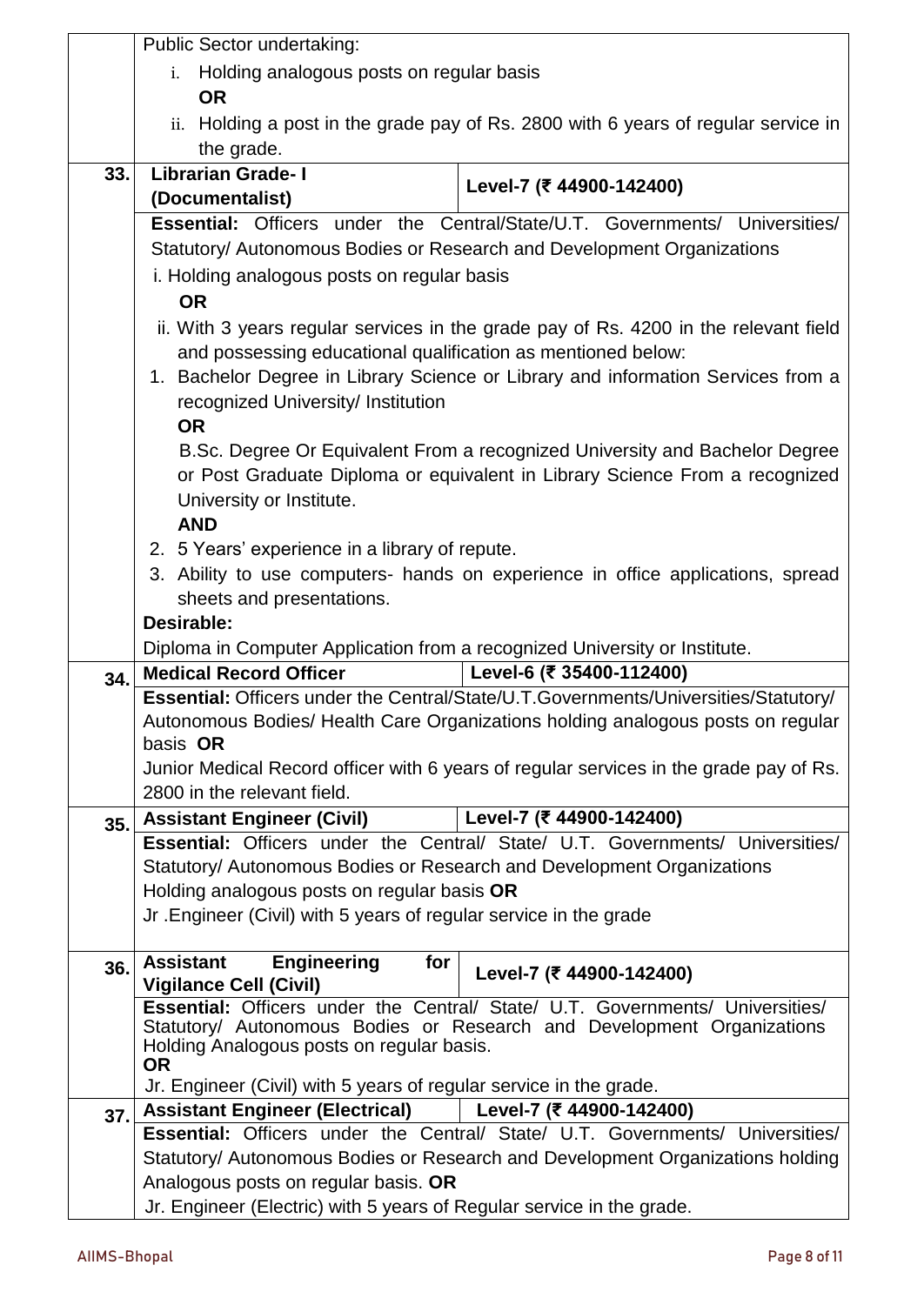| 38. | Assistant Engineer(AC & R)   Level-7 (₹ 44900-142400)                            |                                                                                                                                           |  |  |
|-----|----------------------------------------------------------------------------------|-------------------------------------------------------------------------------------------------------------------------------------------|--|--|
|     |                                                                                  | Essential: Officers from Ministries/ Departments of Government of India, CPWD,                                                            |  |  |
|     |                                                                                  | MES, BRO, DoT, State Government /Union Territories Engineering Services, and                                                              |  |  |
|     | other Engineering Departments of the Central/ State Statutory/ Autonomous Bodies |                                                                                                                                           |  |  |
|     | holding analogous post OR With 5 years of regular service as Junior Engineer.    |                                                                                                                                           |  |  |
|     | <b>Chief Pharmacist</b>                                                          | Level-7 (₹ 44900-142400)                                                                                                                  |  |  |
| 39. |                                                                                  | <b>Essential:</b> Officers under the Central/State/U.T. Governments/ Universities/                                                        |  |  |
|     |                                                                                  |                                                                                                                                           |  |  |
|     | Statutory/ Autonomous Bodies or Research and Development Organizations           |                                                                                                                                           |  |  |
|     | Holding analogous posts on regular basis OR<br>Ĺ.                                |                                                                                                                                           |  |  |
|     | ii.                                                                              | With 5 years regular services in the grade of Pharmacist Grade– I in the grade                                                            |  |  |
|     | pay of Rs. 4200.                                                                 |                                                                                                                                           |  |  |
|     |                                                                                  |                                                                                                                                           |  |  |
| 40. | <b>Sr. Pharmacist</b>                                                            | Level-6 (₹ 35400-112400)                                                                                                                  |  |  |
|     |                                                                                  | Officers under the Central/State/ U.T. Governments/ Universities/ Statutory/                                                              |  |  |
|     | Autonomous Bodies or Research and Development Organizations                      |                                                                                                                                           |  |  |
|     | Holding analogous posts on regular basis OR<br>İ.                                |                                                                                                                                           |  |  |
|     | ii.                                                                              | With 6 years regular services in the grade of Pharmacist Grade – Il grade pay                                                             |  |  |
|     | of Rs. 2800.                                                                     |                                                                                                                                           |  |  |
| 41. | <b>Pharmacist Grade-I</b>                                                        | Level-6 (₹ 35400-112400)                                                                                                                  |  |  |
|     | <b>Officers</b>                                                                  | under the Central/State/U.T. Governments/ Universities/<br>Statutory/                                                                     |  |  |
|     | Autonomous Bodies or Research and Development Organizations                      |                                                                                                                                           |  |  |
|     | Holding analogous posts on regular basis OR<br>Ĺ.                                |                                                                                                                                           |  |  |
|     | ii.                                                                              | With 6 years regular services in the grade of Pharmacist Grade - Il grade pay                                                             |  |  |
|     | of Rs. 2800.                                                                     |                                                                                                                                           |  |  |
|     |                                                                                  |                                                                                                                                           |  |  |
|     |                                                                                  |                                                                                                                                           |  |  |
| 42. | <b>Manger/Supervisor/Gas Officer</b>                                             | Level-7 (₹ 44900-142400)                                                                                                                  |  |  |
|     |                                                                                  | Officials holding analogous posts in govt. organizations OR holding posts with 11                                                         |  |  |
|     | years of relevant experience in GP of Rs.2800.                                   |                                                                                                                                           |  |  |
| 43. | Technical Assistant/ Technician                                                  | Level-6 (₹ 35400-112400)                                                                                                                  |  |  |
|     | <b>Officers</b><br>the<br>under                                                  |                                                                                                                                           |  |  |
|     | Autonomous Bodies or Research and Development Organizations                      |                                                                                                                                           |  |  |
|     | Holding analogous posts on regular basis OR<br>i.                                |                                                                                                                                           |  |  |
|     |                                                                                  |                                                                                                                                           |  |  |
|     |                                                                                  | field and possessing educational qualification as mentioned below:                                                                        |  |  |
|     | <b>Essential</b>                                                                 |                                                                                                                                           |  |  |
|     | 1. B.Sc. in Medical Lab Technology or equivalent.                                |                                                                                                                                           |  |  |
|     | 2. 5 Years' experience in the concerned field OR                                 |                                                                                                                                           |  |  |
|     | Diploma in Medical Lab Technology or equivalent.<br>3.                           | Central/State/U.T. Governments/Universities/Statutory/<br>ii. With 10 years regular services in the grade pay of Rs. 2400 in the relevant |  |  |
|     | 4. 8 years experience in the concerned field OR                                  |                                                                                                                                           |  |  |
|     |                                                                                  | 5. For post in Anaesthesia/ Operation Theatre (OT), B.Sc. in OT techniques or                                                             |  |  |
|     | equivalent with 5 years' experience in concerned field.                          |                                                                                                                                           |  |  |
|     |                                                                                  | 6. 10+2 with science with Diploma in OT techniques or equivalent with 8 years'                                                            |  |  |
|     | experience in concerned field.                                                   |                                                                                                                                           |  |  |
|     |                                                                                  |                                                                                                                                           |  |  |
| 44. | <b>Assistant Security Officer</b>                                                | Level-6 (₹ 35400-112400)                                                                                                                  |  |  |
|     |                                                                                  | Officers of the Police Department of the Central/State/UT Governments of Officers                                                         |  |  |
|     | 6/10 years regular service in the grade pay of Rs. 2800 OR 2400 respectively.    | of the Armed Forces including Para Military Forces holding analogous posts or with                                                        |  |  |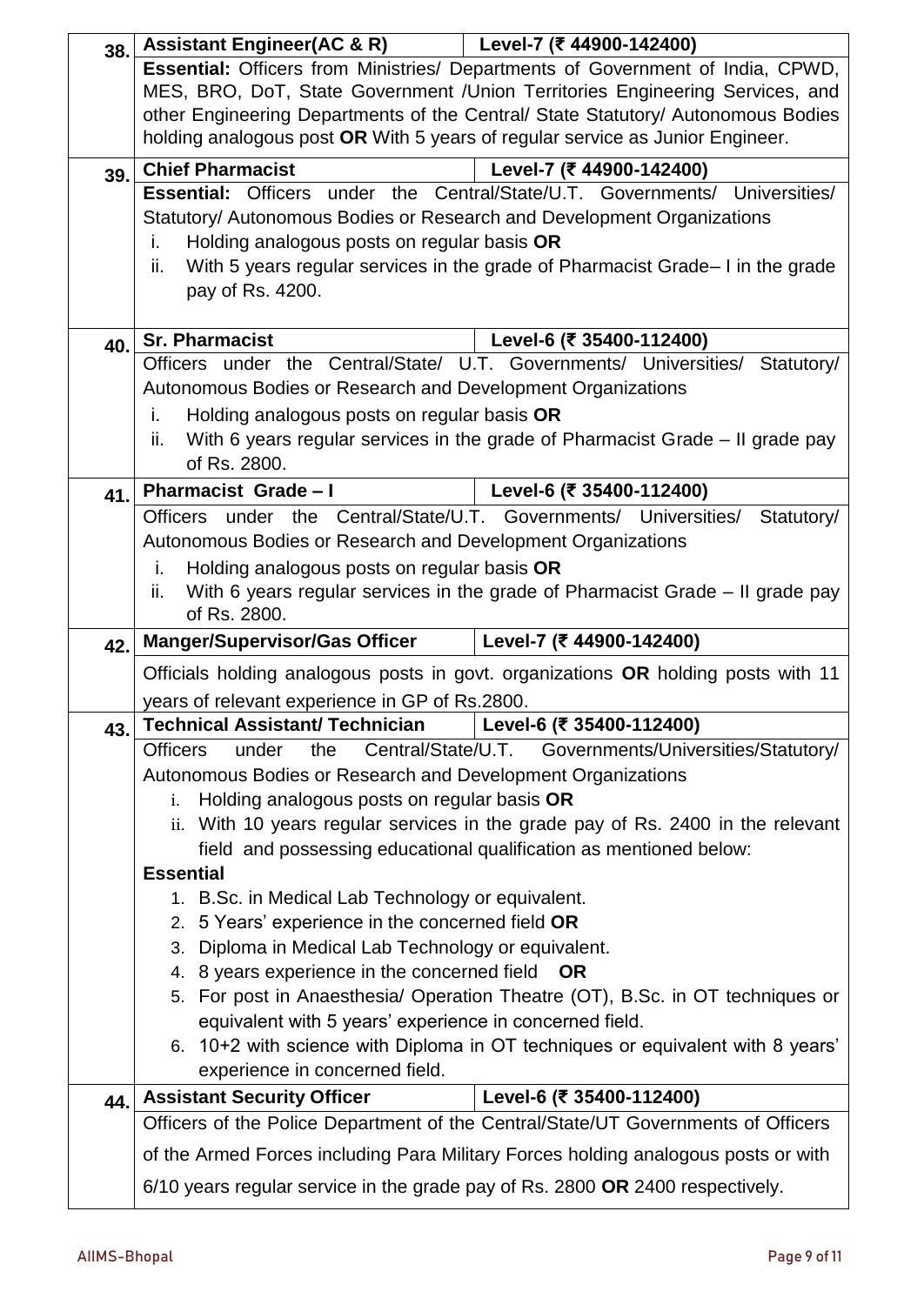| 45.1 | <b>Manifold Technician (Gas Steward)</b><br>Level-5 (₹ 29200-92300)                                                                               |  |  |  |
|------|---------------------------------------------------------------------------------------------------------------------------------------------------|--|--|--|
|      | <b>Essential:</b>                                                                                                                                 |  |  |  |
|      | Officials holding analogous posts in govt. organizations or holding posts with 5                                                                  |  |  |  |
|      | years of relevant experience in GP of Rs. 2400.                                                                                                   |  |  |  |
|      |                                                                                                                                                   |  |  |  |
| 46.  | <b>Foreman(Air Conditioning &amp; Refrigeration)</b><br>Level-5 (₹ 29200-92300)                                                                   |  |  |  |
|      | <b>Essential:</b>                                                                                                                                 |  |  |  |
|      | from Ministries/ Departments of Government of India, State<br><b>Officers</b>                                                                     |  |  |  |
|      | Government/Union Territories and other Engineering Departments of the Central                                                                     |  |  |  |
|      | /State/PSU/Statutory/Autonomous Bodies holding analogous<br>post<br>the<br>in                                                                     |  |  |  |
|      | department of Air Conditioning & Refrigeration.                                                                                                   |  |  |  |
| 47.  | <b>Junior</b><br><b>Medical</b><br><b>Officer</b><br><b>Record</b><br>Level-5 (₹ 29200-92300)<br>(Receptionist)                                   |  |  |  |
|      | Officers under<br>the Central/State/U.T. Governments/Universities/<br><b>Essential:</b>                                                           |  |  |  |
|      | Statutory/ Autonomous Bodies/Health Care Organizations                                                                                            |  |  |  |
|      | holding analogous posts on regular basis, OR With at least 5 years of regular<br>service in the post Grade Pay of Rs. 2400 in the relevant field. |  |  |  |
| 48.  | <b>Senior Plumber</b><br>Level-4 (₹ 25500-81100)                                                                                                  |  |  |  |
|      | Essential: Officers under the Central/State Govt., U.T. Administrations or of Central                                                             |  |  |  |
|      | Statutory/ Autonomous Bodies holding analogous post OR                                                                                            |  |  |  |
|      | With 8 years regular service as plumber in the grade of Rs 1900.                                                                                  |  |  |  |
| 49.  | Senior Mechanic (AC & R)<br>Level-4 (₹ 25500-81100)                                                                                               |  |  |  |
|      | <b>Essential:</b> Officers from Ministries/ Departments of Government of India, State                                                             |  |  |  |
|      | Government/Union Territories and other Engineering Departments of the Central/                                                                    |  |  |  |
|      | State/PSU/Statutory/Autonomous Bodies holding analogous post in the department                                                                    |  |  |  |
|      | of Air Conditioning & Refrigeration                                                                                                               |  |  |  |
|      | 50. Senior Operator(E&M)<br>Level-4 (₹ 25500-81100)                                                                                               |  |  |  |
|      | <b>Essential:</b> Officers holding analogous post under the Central/State Govt., U.T.                                                             |  |  |  |
|      | Administrations or of Central Statutory/ Autonomous Bodies.                                                                                       |  |  |  |
| 51.  | <b>Upper Division Clerk</b><br>Level-4 (₹ 25500-81100)                                                                                            |  |  |  |
|      | <b>Essential:</b>                                                                                                                                 |  |  |  |
|      | Central/State/UT<br>Governments/Universities/<br><b>Officers</b><br>under<br>the<br>Statutory,                                                    |  |  |  |
|      | Autonomous Bodies/ Research and Development Organizations                                                                                         |  |  |  |
|      | holding analogous posts on regular basis OR<br>ii. With 8 years regular service in the grade pay of Rs. 1900/- and possessing                     |  |  |  |
|      | following educational qualification:                                                                                                              |  |  |  |
|      | Degree of recognized University or equivalent                                                                                                     |  |  |  |
|      | Proficiency in computers.                                                                                                                         |  |  |  |
|      | Skill test norms on computer - Typing speed @35 w.p.m.in English or 30 w.p.m. in                                                                  |  |  |  |
|      | Hindi (Time allowed - 10 minutes)                                                                                                                 |  |  |  |
|      | (35 w.p.m. or 30 w.p.m. correspond to 10500 KDPH / 9000 KDPH on an average of                                                                     |  |  |  |
|      | 5 key depressions for each word)                                                                                                                  |  |  |  |

# **Note:**

I. The Director, AIIMS, Bhopal reserves the right to vary the vacancies or cancel the exercise, at any stage of the process without assigning any reason thereof.